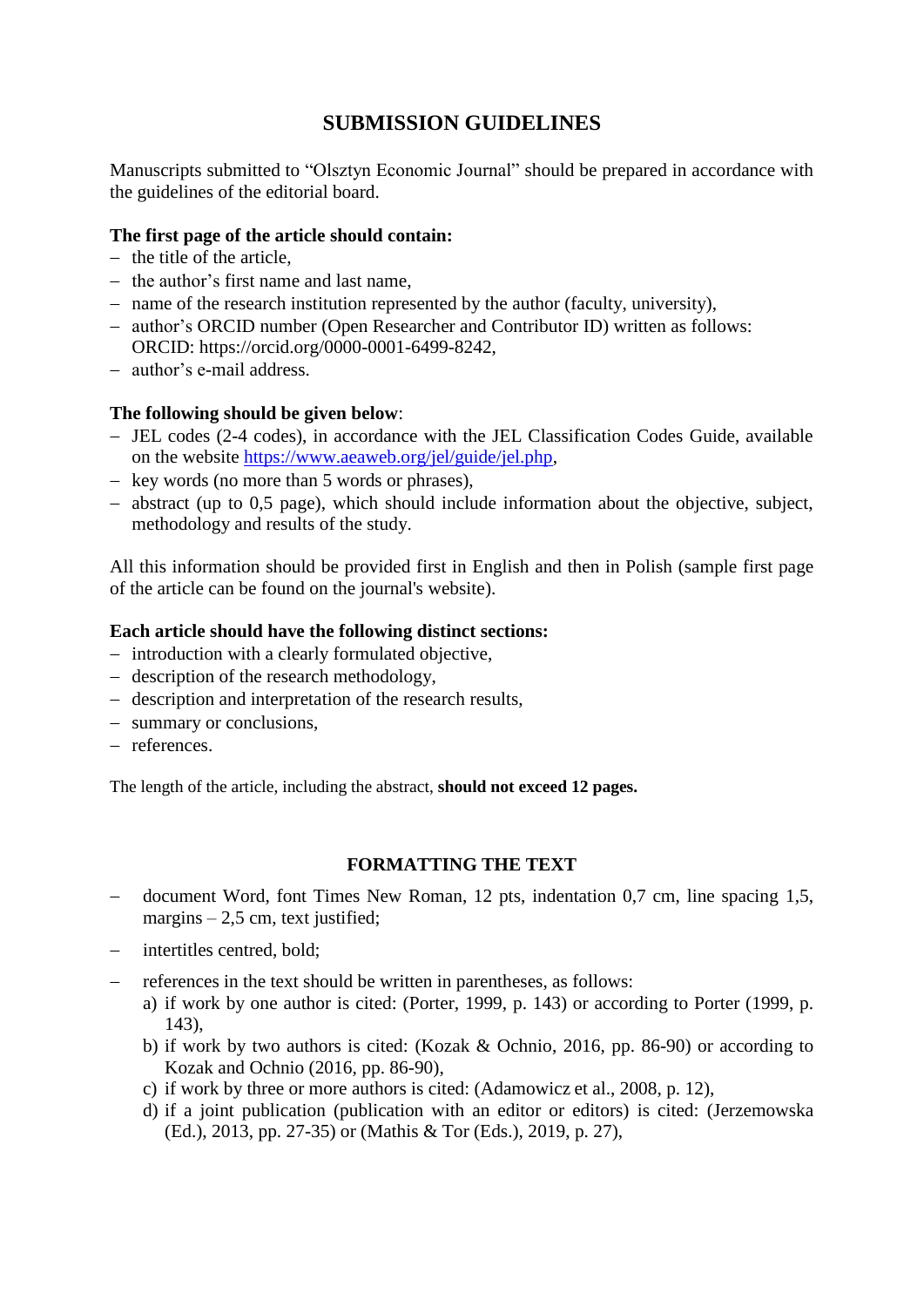- e) if more than one work by the same author(s) from the same year is cited, use the suffixes "a", "b", "c", etc., to differentiate them, e.g., (Porter, 1999a, p. 143; Porter 1999b, p. 27),
- f) if the reference is made to work that has no author, instead of the author's last name a full or shortened title of the work is provided, e.g., (*Aktywność ekonomiczna ludności*..., 2019, p. 18),
- g) if the reference is made to work that has no author and title, in parentheses should give the name of the website or database from which it comes and year of publication or update, e.g., (Local Data Bank, 2018),
- h) references to legal acts: the title of the legal act (all or part of it) and the year of its published should be provided, e.g., (Ustawa o promocji zatrudnienia, 2004);
- explanatory footnotes, font 10 pts, paragraph indentation 0,7 cm, single spacing, justified; footnote numbering in superscript, using Arabic numerals;
- continuous page numbering.

1

#### **REFERENCES**

- references should be prepared using the **APA style**<sup>1</sup>;
- font size 10 pts, the first lines of each bibliographic entry should not be indented, while the second and the consecutive lines should be indented 0,4 cm;
- bibliography should be arranged in alphabetical order (without numbering);
- if in the given year more than one work by the same author was published, suffixes "a", "b", "c", etc., should be used to differentiate them;
- works by one author should be arranged chronologically (from the oldest to the most recent ones);
- description of monograph: last name and initial(s) of the first name(s) of the author(s), year of publication (in parentheses), title (in italics), place of publication and publisher:

Adamowicz, E., Dudek, S., Pachucki, D., & Walczyk K. (2008). *Synchronizacja cyklu koniunkturalnego polskiej gospodarki z krajami strefy euro w kontekście struktury tych gospodarek*. Warszawa: Wydawnictwo IRG SGH.

Porter, M. E. (1999). *On Competition*. Boston: Harvard Business School Press.

 **description of a joint publication**: last name and initial(s) of the first name(s) of the editor(s), abbreviations Ed. or Eds. (in parentheses), year of publication (in parentheses), title (in italics), place of publication and publisher:

Jerzemowska, M. (Ed.). (2013). *Analiza ekonomiczna w przedsiębiorstwie*. Warszawa: PWE. Mathis, K., & Tor, A. (Eds.). (2019). *New Developments in Competition Law and Economics Editors*. Switzerland: Springer.

**description of a chapter in a monograph**: last names and initial(s) of the first name(s) of the author(s) of the chapter, year of publication (in parentheses), title of the chapter, abbreviation In, initials of the first name(s) and last names of author(s) of monographs or

<sup>&</sup>lt;sup>1</sup> The APA style is a set of rules regarding citation, bibliography creation and editing of scientific texts, developed by the American Psychological Association. More information about the APA style is available at [http://www.apastyle.org/.](http://www.apastyle.org/)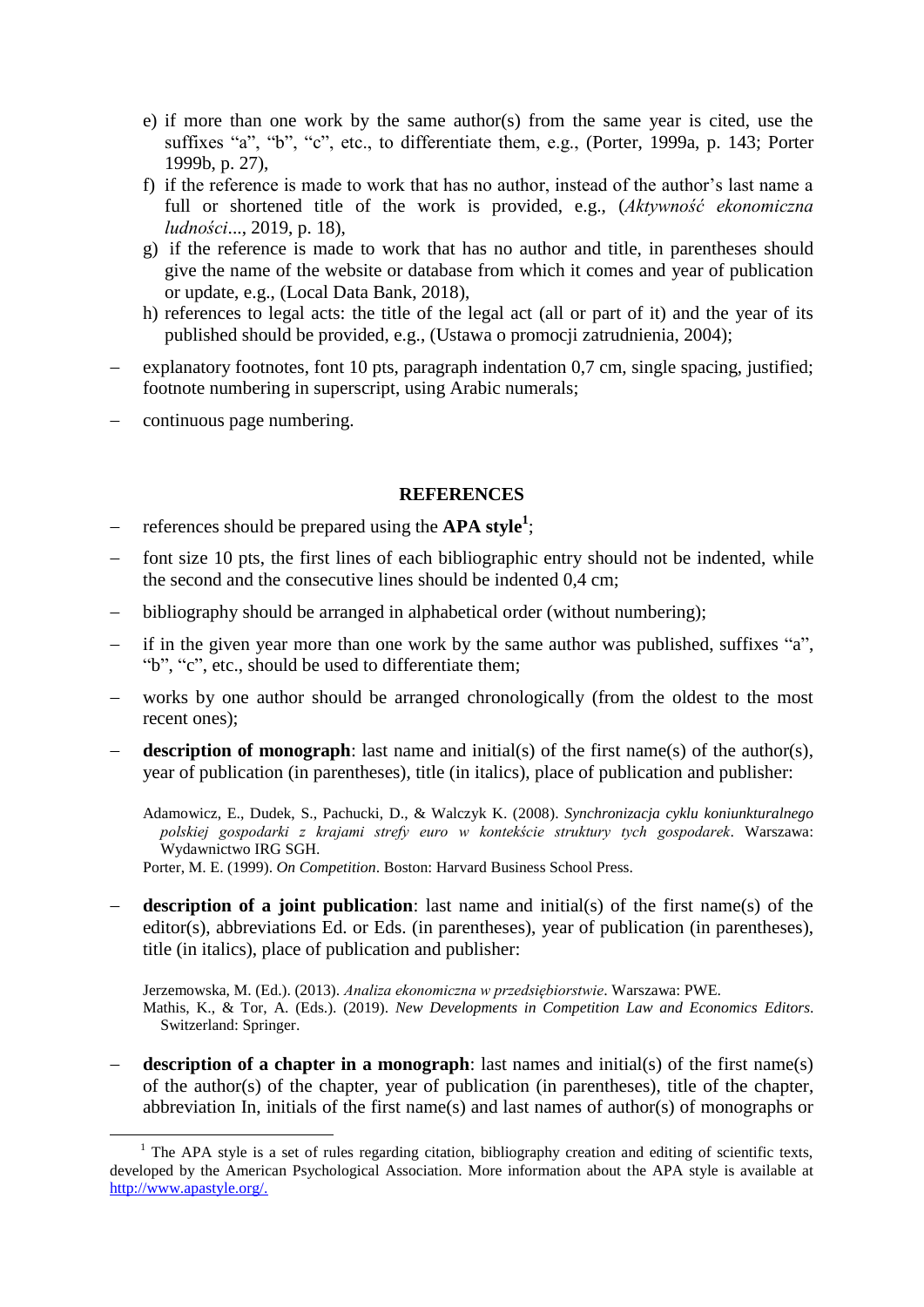editor(s) of joint publication, title of the monograph (in italics), place of publication and publisher:

- Kleinman, M. (2003). The Economic Impact of Labour Migration. In S. Spencer (Ed.). *The Politics of Migration. Managing Opportunity, Conflict and Change*. Malden: Blackwell Publishing.
- Kwiatkowski, E. (2013). Metodologiczne problemy analizy makroekonomicznych skutków emigracji ludności. Przypadek Polski. In A. Organiściak-Krzykowska, E. Kwiatkowski, J. Machnis-Walasek, A. Krajewska, K. Piłat, & S. Pieńkowska-Kamieniecka. *Powroty z migracji wobec sytuacji na rynku pracy w Polsce*. Olsztyn: Wydawnictwo UWM.
- **description of an article in a journal**: last names and initial(s) of the first name(s) of the author(s), year of publication (in parentheses), title of the article, title of the journal (in italics), volume (in italics) and number (in parentheses), article pages, DOI (Digital Object Identifier) number:
	- Bernanke, B., & Boivin, J. (2010). Monetary policy in a data-rich environment*. Journal of Monetary Economics*, *50*(3), 525-546. https://doi.org/10.1016/S0304-3932(03)00024-2.
	- Wierzbicka, W. (2018). Information infrastructure as a pillar of the knowledge-based economy  $-$  an analysis of regional differentiation in Poland. *EQUILIBRIUM Quarterly Journal of Economics and Economic Policy*, *13*(1), 123-139. https://doi.org/10.24136/eq.2018.007.

**IMPORTANT! The authors must check all the articles** that are included in the bibliography of the submitted paper whether the articles have DOI numbers. To check it, go to the website: **[http://www.crossref.org/guestquery/.](http://www.crossref.org/guestquery/)**

When an article has the DOI number it should be added in the bibliography as described above.

 **description of an article in electronic version, which has no DOI number**: last names and initial(s) of the first name(s) of the author(s), year of publication (in parentheses), title of the article, title of the journal (in italics), volume (in italics) and number (in parentheses), article pages (if they are specified), phrase: Retrieved from, online address, date of download (in parentheses):

Kozak, S., & Ochnio, E. (2016). Did the financial crisis impact the level of investment efficiency of equity investment funds in Poland? *Electronic Journal of Polish Agricultural Universities*, *19*(2). Retrieved from http://www.ejpau.media.pl/volume19/issue2/art-03.html (8.07.2019).

 **description of reports, analyses and other internet sources (documents) which has no author**: title of the document (in italics), date of publication (in parentheses), document publisher or database name, phrase: Retrieved from, online address, date of download (in parentheses):

*Aktywność ekonomiczna ludności Polski IV kwartał 2018 r*. (2019). Główny Urząd Statystyczny. Retrieved from [https://stat.gov.pl/obszary-tematyczne/rynek-pracy/pracujacy-bezrobotni-bierni-zawodowo-wg](file:///C:/Users/Wiola/Downloads/aktywnosc_ekonomiczna_ludnosci_polski_iv_kwartal_2018.pdf)[bael/aktywnosc-ekonomiczna-ludnosci-polski-iv-kwartal-2018-roku,4,32.html](file:///C:/Users/Wiola/Downloads/aktywnosc_ekonomiczna_ludnosci_polski_iv_kwartal_2018.pdf) (8.07.2019).

*Population on 1 January by five years age group, sex and NUTS 2 region*. (2016). Eurostat. Retrieved from http://appsso.eurostat.ec.europa.eu/nui/show.do?dataset=demo\_r\_pjangroup&lang=en (19.09.2016).

 **description of internet sources which has no author and title**: name or publisher of the portal or database, date of publication (in parentheses), phrase: Retrieved from, online address, date of download (in parentheses):

Local Data Bank. (2018). Retrieved from https://bdl.stat.gov.pl/BDL/dane/podgrup/tablica (25.06.2018).